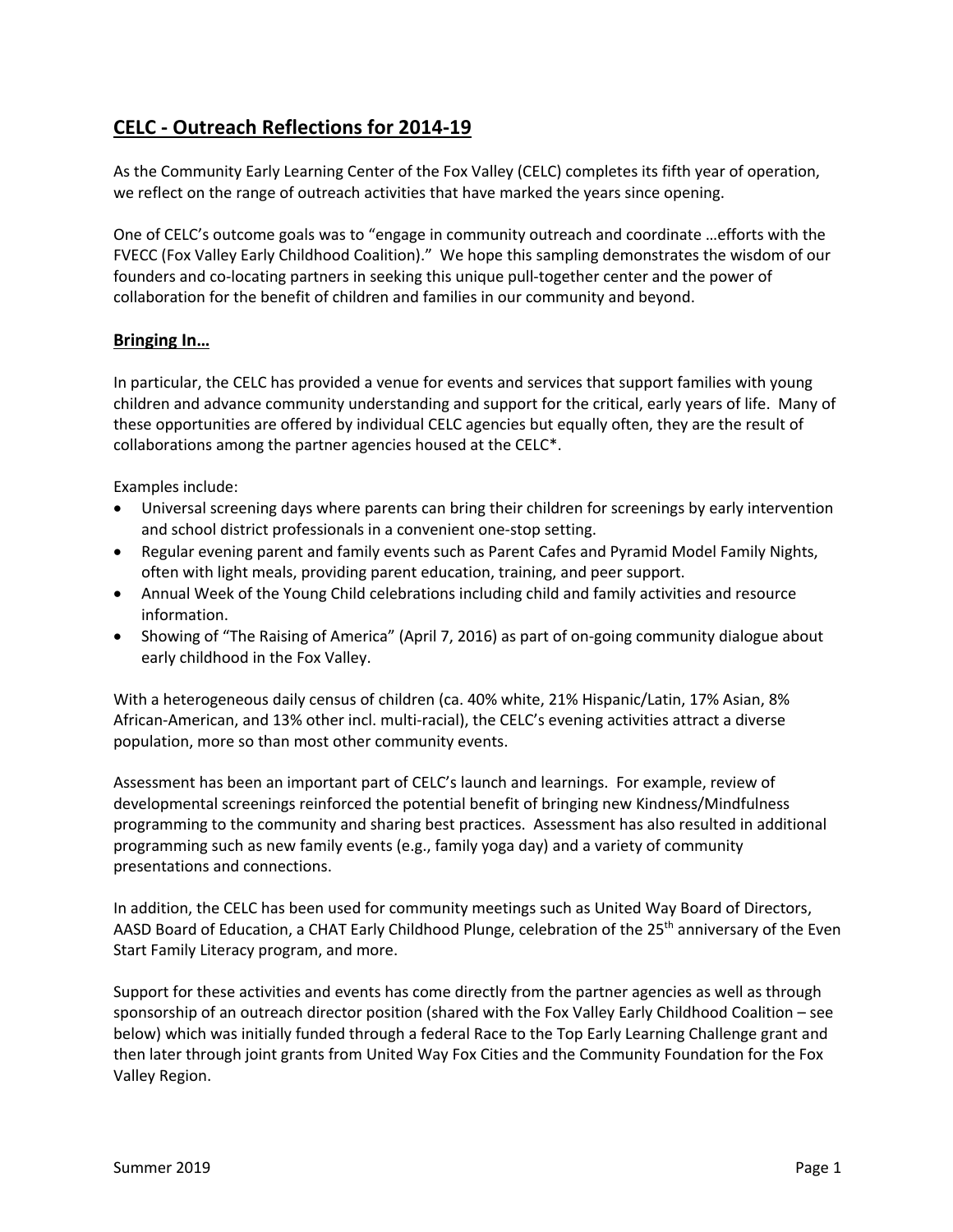## **Reaching Out…**

Part of the outreach goal was to coordinate efforts with the FVECC and to build collaborations with the Coalition and other organizations currently or potentially serving young children and their families. The two organizations (CELC and FVECC) took that one step further, working together on major grants to create and share a community outreach director staff position. Building a network of collaborators and advocates is a critical element of community outreach – planting and nurturing the seeds for future impact.

Over the past several years the CELC partner agencies and outreach directors have worked with various organizations. Apologies to any individuals or organizations that may have been inadvertently left off this list:

| Organization                                   | <b>Event/Engagement Examples</b>                   |
|------------------------------------------------|----------------------------------------------------|
| Appleton Area School District                  | Summer 4K Institute                                |
|                                                | Appleton Community 4K Teacher Power Hour           |
|                                                | Professional Learning Community Late Start         |
|                                                | Community 4K Directors' meetings                   |
|                                                |                                                    |
| Appleton Public Library                        | <b>CELC Resource Fair(s)</b>                       |
| Boys/Girls Club Fox Valley                     |                                                    |
| Building for Kids Children's Museum            | <b>CELC Resource Fair(s)</b>                       |
|                                                |                                                    |
| Casa Hispana                                   | <b>CELC Resource Fair(s)</b>                       |
|                                                |                                                    |
| Catalpa Health                                 | <b>CELC Resource Fair(s)</b>                       |
|                                                | Early Childhood Mental Health                      |
| Center for Healthy Minds at UW-Madison         | Kindness Curriculum/Mindfulness Study              |
| Child Care Resource & Referral                 | <b>CELC Resource Fair(s)</b>                       |
|                                                |                                                    |
| Fox Valley Literacy Council                    | <b>CELC Resource Fair(s)</b>                       |
|                                                |                                                    |
| Fox Valley Symphony                            |                                                    |
|                                                |                                                    |
| <b>Fox Valley Technical College</b>            | Student Teachers (?)                               |
| Healthy Minds Innovations, Inc.                | Kindness Curriculum/Mindfulness Study              |
| (affiliated with the Center for Healthy Minds) |                                                    |
| <b>Heid Music</b>                              |                                                    |
|                                                |                                                    |
| Lawrence University                            | Research Committee (Chair)                         |
|                                                | Kindness Curriculum/Mindfulness Study              |
|                                                | <b>Student Research Volunteers and Internships</b> |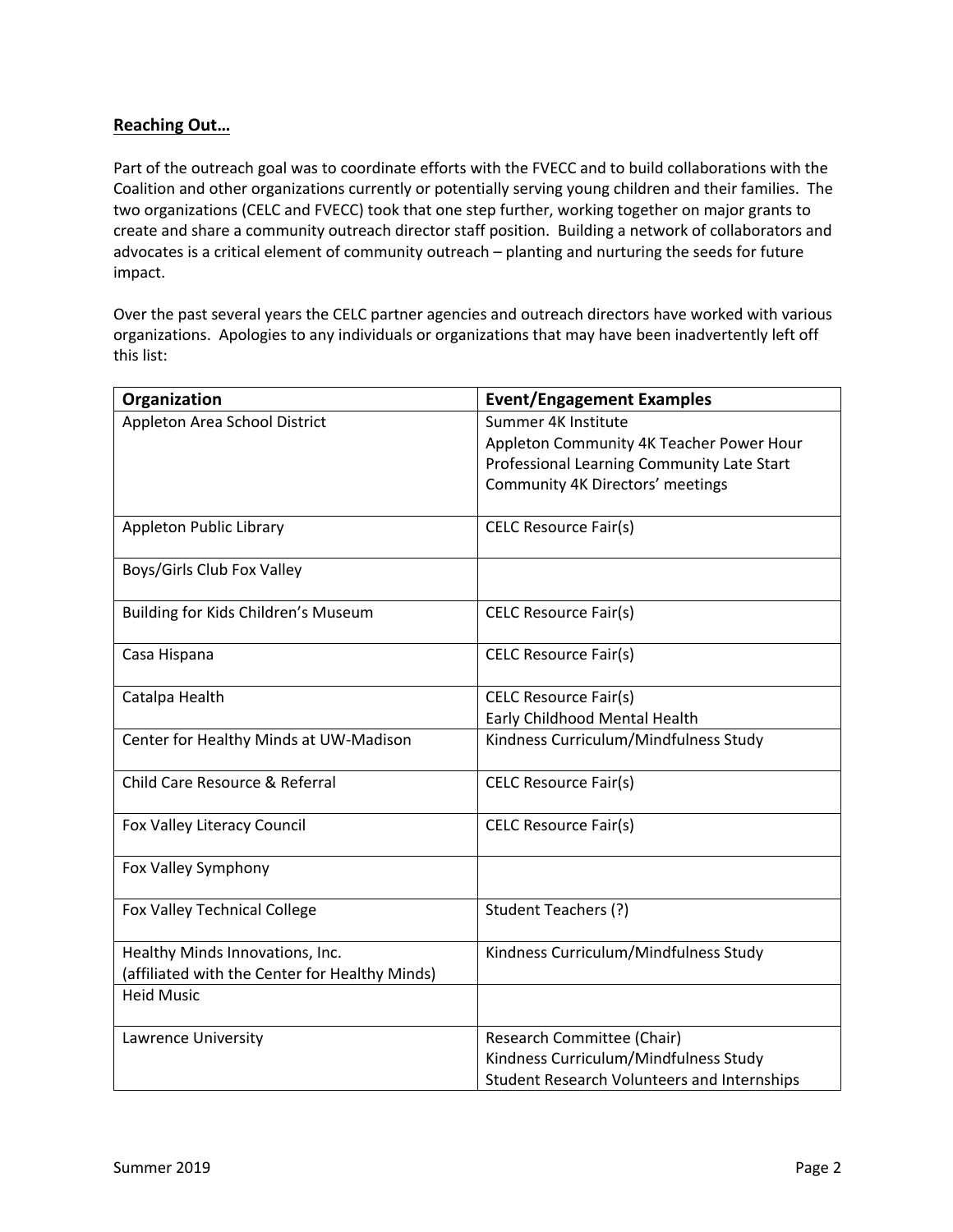| Organization                                    | <b>Event/Engagement Examples</b>      |
|-------------------------------------------------|---------------------------------------|
| NEW Mental Health Connection/United Way         |                                       |
| Adverse Childhood Experiences (ACEs) task force |                                       |
| and Trauma Informed Care initiative             |                                       |
| <b>Parent Connection/Family Services</b>        | <b>CELC Resource Fair(s)</b>          |
| <b>Stronger Together Fox Valley</b>             | Screening of "The Raising of America" |
| <b>ThedaCare Community Health</b>               | CHAT EC Plunge Planning & Follow-up   |
| United Way Fox Cities Developing Children &     |                                       |
| Youth and Strengthening Families Impact Areas   |                                       |
| University of Wisconsin - Oshkosh               | <b>Student Teachers</b>               |
| University of Wisconsin Oshkosh - Fox Valley    | <b>Research Committee</b>             |
| Campus (aka UW-Fox Valley)                      | Kindness Curriculum/Mindfulness Study |
| Weight of the Fox Valley Early Childhood Action |                                       |
| Team                                            |                                       |
| YMCA                                            |                                       |

One vivid example of reaching out and partnering has been the Kindness/Mindfulness project noted above. UW-Fox Valley's University Children's Center has actively participated from the beginning, and the entire third year of this effort will involve outreach beyond the CELC. Learnings from this extensive initiative will be shared well beyond the Fox Valley, with at least four national presentations of our findings.

## **Looking Ahead…**

A third leg of outreach efforts has been to create and pursue a vision for early childhood in the Fox Valley.

A team of the CELC Board President and Vice-President and the FVECC Co-Chairs worked with the outreach director in 2016 to draft a vision and strategy for early childhood in our community. The vision was shared with senior leaders from United Way and the Community Foundation, who provided valuable feedback and advice. This draft vision was put on the back burner during turnover in the outreach director position. Work restarted with renewed vigor as a result of a planning grant provided by United Way and the Community Foundation in 2018.

This collaboration has led to the launch of *First Five Fox Valley*, a recasting of the FVECC with the CELC as a participating member. The future has never been brighter for early childhood in our region!

Meanwhile, in response to community interest in honoring Dr. John and Sally Mielke for their lifetime of community service, CELC leadership played a central role in establishing and seeding a unified early childhood fund for the community in honor of the Mielkes. This fund will provide resources for early childhood initiatives in perpetuity.